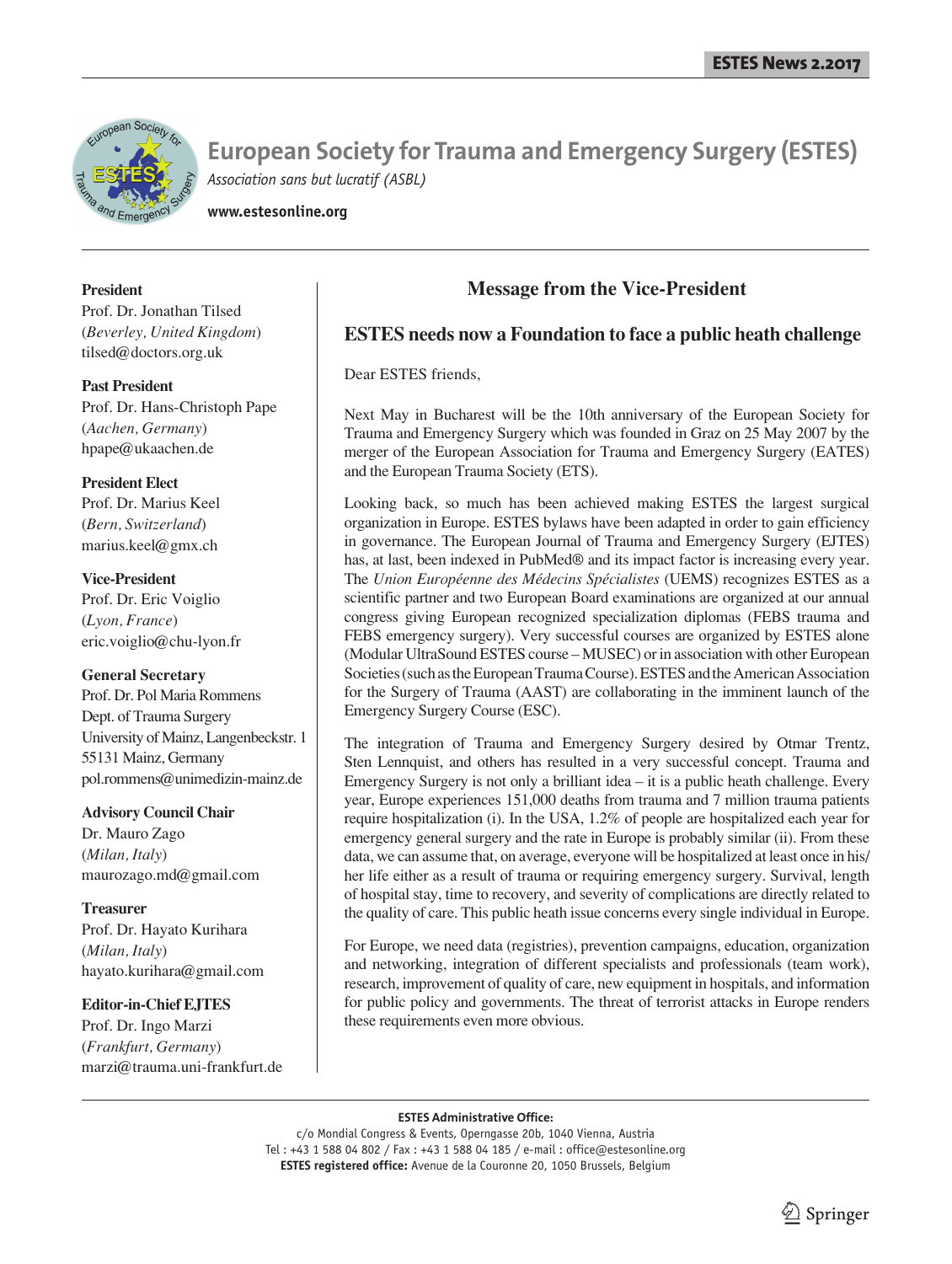

**www.estesonline.org**

### **President**

Prof. Dr. Jonathan Tilsed (*Beverley, United Kingdom*) tilsed@doctors.org.uk

### **Past President**

Prof. Dr. Hans-Christoph Pape (*Aachen, Germany*) hpape@ukaachen.de

# **President Elect**

Prof. Dr. Marius Keel (*Bern, Switzerland*) marius.keel@gmx.ch

# **Vice-President** Prof. Dr. Eric Voiglio (*Lyon, France*) eric.voiglio@chu-lyon.fr

# **General Secretary**

Prof. Dr. Pol Maria Rommens Dept. of Trauma Surgery University of Mainz, Langenbeckstr. 1 55131 Mainz, Germany pol.rommens@unimedizin-mainz.de

# **Advisory Council Chair**

Dr. Mauro Zago (*Milan, Italy*) maurozago.md@gmail.com

# **Treasurer**

Prof. Dr. Hayato Kurihara (*Milan, Italy*) hayato.kurihara@gmail.com

# **Editor-in-Chief EJTES**

Prof. Dr. Ingo Marzi (*Frankfurt, Germany*) marzi@trauma.uni-frankfurt.de ESTES, through its Sections, education committee, and institutional members has the most developed network in Europe for Trauma and Emergency Surgery and the most recognized specialists in the field covering all aspects and territories. Our individual members have competences, commitment, and will. Now is the time to widen the spectrum of ESTES goals and that implies an increased financial capacity.

One way to do that is to organize fundraising through a Foundation and this is currently being explored by the Executive Board. Individuals and companies (banks, insurers, and industry – both medical and nonmedical) could be solicited to donate to the foundation and finance projects. Donating to a foundation provides significant tax reductions and donors could advertise that they donate to the ESTES foundation. The foundation could not only raise the funds needed to develop ESTES projects but also increase ESTES visibility. The ESTES Advisory Council and the General Assembly will, of course, be involved as this process develops.

The money collected through the Foundation could finance grants for young doctors to attend ECTES and courses, grants for fellowships in trauma and emergency surgery, grants to write European guidelines, support for implementation and administration of courses, E-learning platforms for courses and grand rounds, training to European Board examinations (trauma surgery, emergency surgery), support to provide open access articles (EJTES), CME tracks at ECTES (travel, accommodation, and rental of rooms) to guarantee total independence from industry, prevention campaigns (Stop the bleeding…), support to research, support to registries, support for accreditation of trauma and emergency surgery departments, simulation centers for the integrated approach of trauma and emergency surgical care, support to implement new technologies in hospitals (hybrid OR, telemedicine…), and many other projects.

In order to start up the project of a foundation we would need the support of ESTES members or strong recommendations by ESTES members to potential donators. Please feel free to contact me in this respect now or in Bucharest.

 $2017$  is the  $10<sup>th</sup>$  anniversary of ESTES... Why not celebrate 10 years of the ESTES Foundation in 2027?

Eric J. Voiglio, FEBS EmSurg, FRCS, FACS ESTES Vice-President

- i http://ec.europa.eu/eurostat/statistics-explained/index.php?title=Accidents\_and\_injuries\_ statistics&oldid=261655 accessed 25 February 2017.
- ii Gale SC, Shafi S, Dombrovskiy VY, Arumugam D, Crystal JS :The public health burden of emergency general surgery in the United States: a 10-year analysis of the nationwide inpatient sample—2001 to 2010. J Trauma Acute Care Surg. 2014;77:202–208.

### **ESTES Administrative Office:**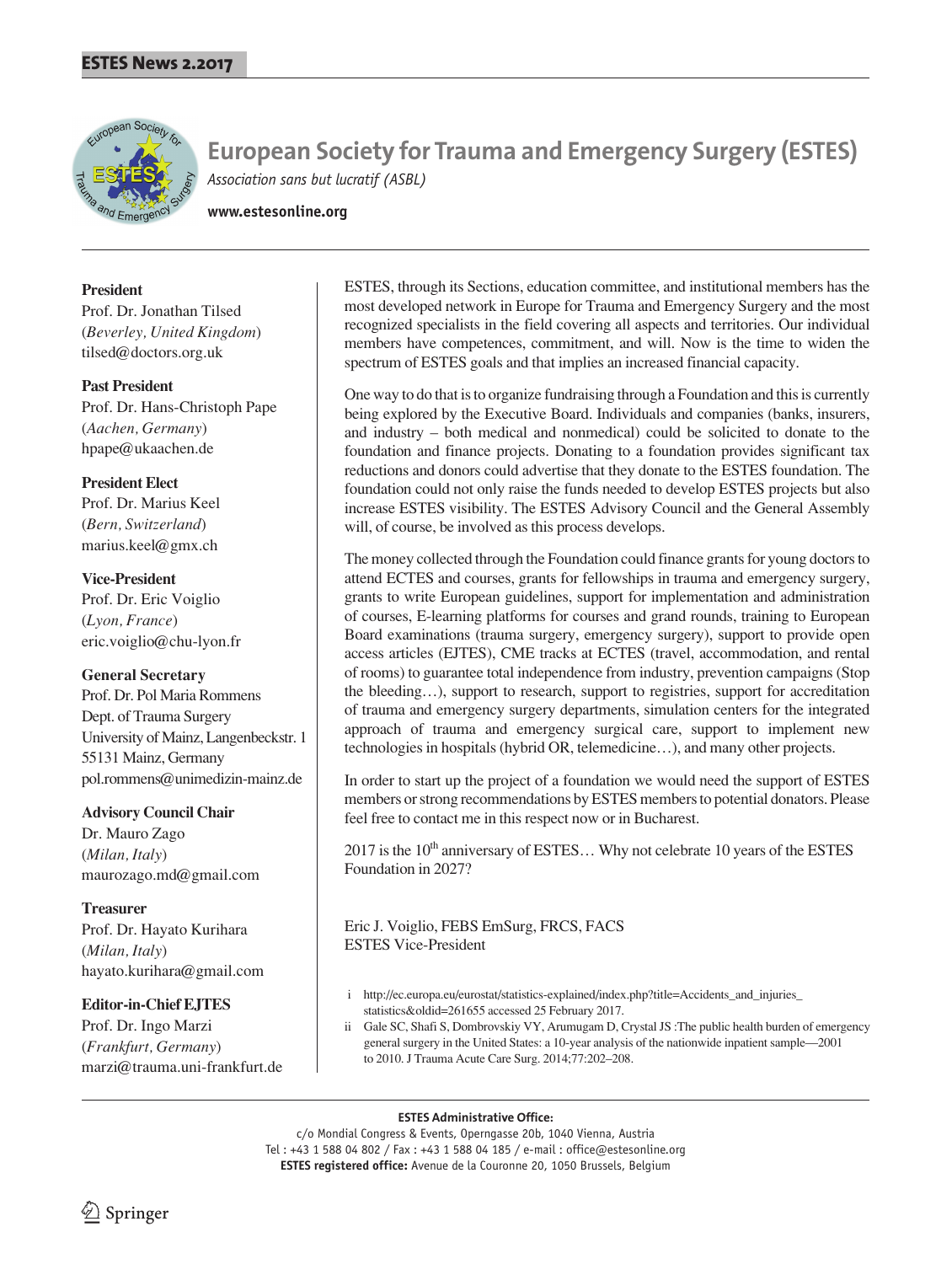

**www.estesonline.org**



# **Register in advance and save up to 30% on registration fees!**

In only a few weeks **ECTES 2017**, which will take place from May 7–9, 2017 in Bucharest, Romania, will open its doors to participants! **Register now and save up to 30%** on the congress registration fee (registration and payment deadline: April 21, 2017). For registration, please visit the congress website http://www.estesonline.org/registration/

# **A 3-Day Scientific Programme and Pre-Congress Courses!**

Meet colleagues from more than 80 countries and expand your knowledge by attending this year's ECTES congress.

Download the **Scientific Programme** and find more information about the **Pre-Congress Courses** directly on the congress website!

 Do not lose time—book your **accommodation** for ECTES 2017 during the online registration process with our local housing partner, at the best rates and conditions!

For online registration and detailed information, please visit the congress website: http://www.estesonline.org/estes-congress-2017/

# **We look forward to welcoming you to Bucharest!**

Sincerely,

ECTES 2017 Organizing Team

**Mondial Congress & Events, Mondial GmbH & Co. KG;** Operngasse 20b, 1040 Vienna, Austria t + 43 1 58804-197, f –185, ectes@mondial-congress.com, www.estesonline.org

**ESTES Administrative Office:**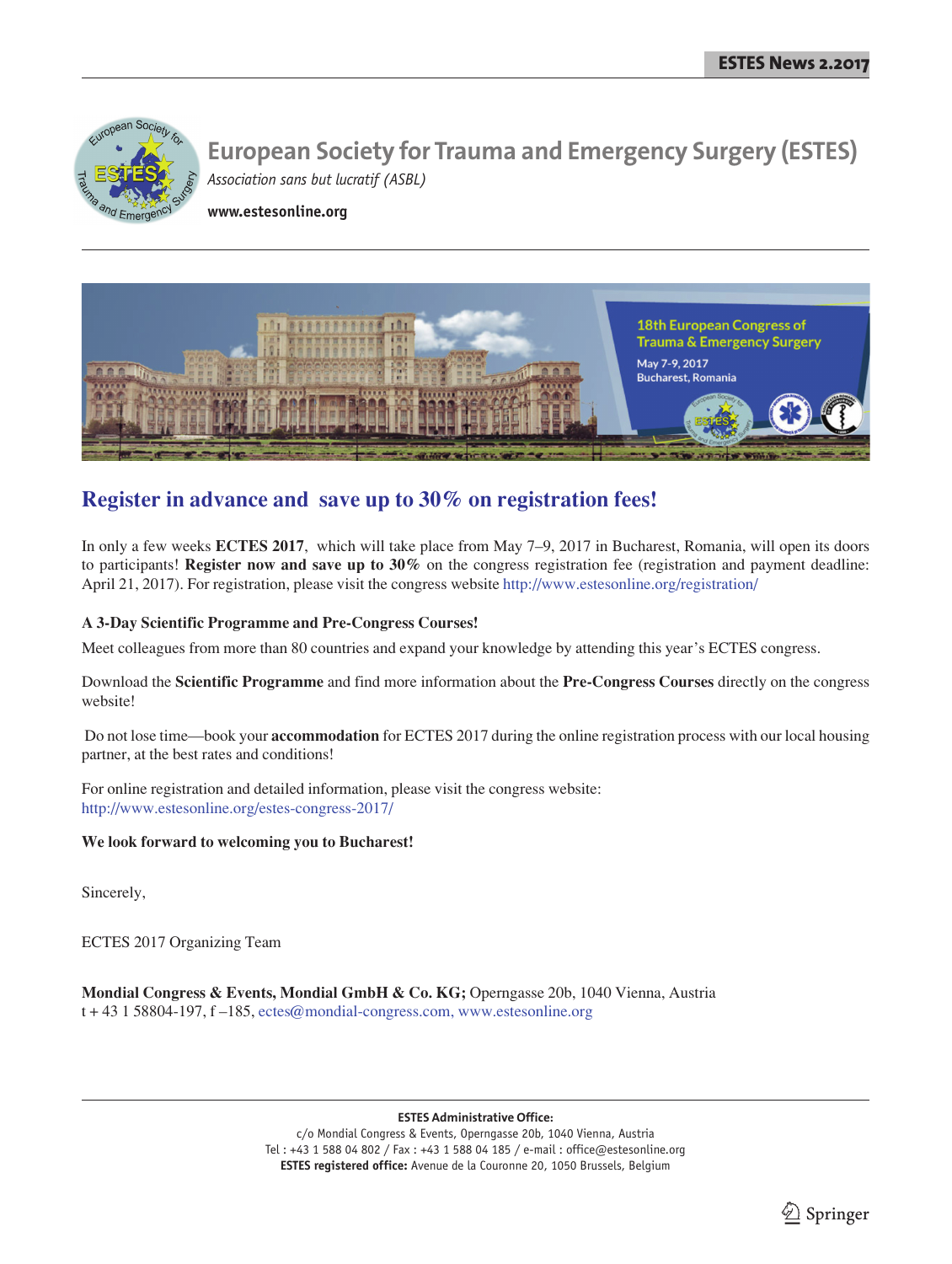

**www.estesonline.org**

# **EBSQ Emergency Surgery Examination**

European Board Examination in Emergency Surgery in association with the ESTES Meeting 2017 in Bucharest Time: Friday, May 5, 2017, 8:30 a.m.

Venue: Bucharest School of Medicine, Bulevardul Eroii Sanitari 8, Bucharest 050474.

Further details and application at: https://www.uemssurg.org/divisions/emergency-surgery/ebsq

# **EBSQ Trauma Surgery Examination**

European Board Examination Trauma Surgery during ESTES Meeting 2017 in Bucharest.

**Time:** Monday, May 8, 2017, 8:30 a.m. **Venue:** Bucharest International Conference Center, Palace of the Parliament

**Registration and details:** office@uemssurg.org Phone: + 32 2649 5164 Surya Ohara hans-joerg.oestern@t-online.de **Application form:** www.uemssurg.org/Divisions/Trauma Surgery/EBSQ Examination

Examination fee: **special congress fee 200**€ **instead of 700**€ normally for trainees from east European countries especially Romania.

# **ECTES 2017 – Pre-Congress Courses now available**

Take the chance and REGISTER NOW!

For information on the ECMI course, please visit http://www.estesonline.org/ecmi-course/

For information on the Polytrauma Course, please visit http://www.estesonline.org/polytrauma-course/

For information on the MUSEC Course, please visit http://www.estesonline.org/5907-2/

We are looking forward to welcoming you in Bucharest and remain with best wishes!